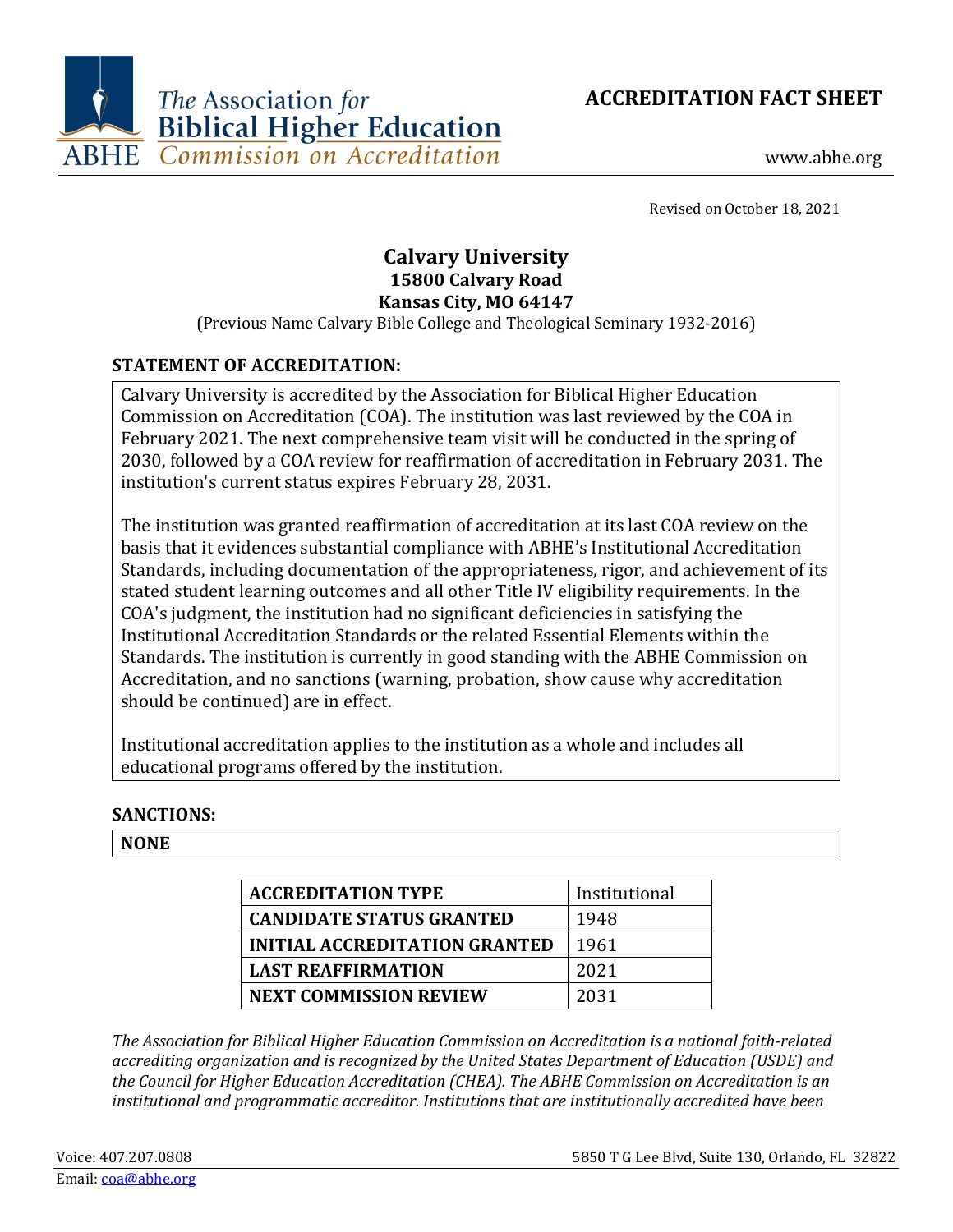*examined as a whole. Institutions that are programmatically accredited have specific programs that have been reviewed in light of ABHE standards. This statement of accreditation information is the Commission's official statement of an institution's accredited status.*

#### **ACCREDITATION DECISIONS:**

| <b>DATE</b>   | <b>ACTION</b>                                                                         |
|---------------|---------------------------------------------------------------------------------------|
| February 2021 | Granted reaffirmation of accreditation                                                |
| February 2018 | Approved substantive change to initiate Doctor of Philosophy in Bible and<br>Theology |

*Includes the following: applicant status, candidate status, initial accreditation, reaffirmation of accreditation, sanction, substantive change approval - last 5 years. Please see the "Policy on Communication of Accreditation Decisions" in the COA Manual.*

| TYPE:                           | <b>APPROVAL:</b>                                        |
|---------------------------------|---------------------------------------------------------|
| Distance Education (online)     | The institution is authorized to offer up to 100% of an |
|                                 | academic program via distance education (online).       |
| <b>Correspondence Education</b> | The institution is authorized to offer up to 49% of an  |
|                                 | academic program via correspondence education.          |
| Competency-Based Education      | The institution is authorized to offer up to 49% of an  |
|                                 | academic program via competency-based education by      |
|                                 | the course/credit approach or direct assessment.        |

#### **APPROVED DELIVERY METHODS:**

*Please see the "Policy on Alternative Academic Patterns" in the COA Manual.*

### **APPROVED OFF-CAMPUS LOCATIONS:**

| <b>TYPE</b> | <b>ADDRESS</b> |
|-------------|----------------|
|-------------|----------------|

Additional Location | 17482 State Highway M, Warrenton, MO, 63383

*A branch campus is an additional location of an institution that is geographically apart and independent of the main campus of the institution and (1) is permanent in nature;(2) offers courses in educational programs leading to a degree, certificate, or other recognized educational credential;(3) has its own faculty and administrative or supervisory organization; and (4) has its own budgetary and hiring authority. An additional location is a facility that is geographically apart from the main campus of the institution and at which the institution offers at least 50% of a program through classroom courses, hybrid courses, or a combination of both. An additional location may qualify as a branch campus and be subject to requirements pertaining to branch campuses. An extension site is an off-campus location where less than 50% of a degree program may be earned by classroom courses, hybrid courses, or a combination of both.*

| <u>ALLAW LD DDWALIWAD LAVARIID.</u> |                                                            |  |
|-------------------------------------|------------------------------------------------------------|--|
|                                     | DEGREE/DIPLOMA/CERTIFICATE   PROGRAM (MAJOR/CONCENTRATION) |  |
| Certificate                         | <b>Bible Track or Life Track</b>                           |  |
| Certificate                         | <b>Worship Arts Concentration/Gateway</b>                  |  |
| Associate of Arts                   | <b>Biblical Studies</b>                                    |  |
| Associate of Arts                   | <b>Ministry Studies</b>                                    |  |
| Associate of Arts                   | <b>Professional Directed Studies</b>                       |  |
| Associate of Arts                   | <b>Worship Arts</b>                                        |  |
| <b>Bachelor of Arts</b>             | Bible & Theology                                           |  |

### **APPROVED EDUCATIONAL PROGRAMS:**